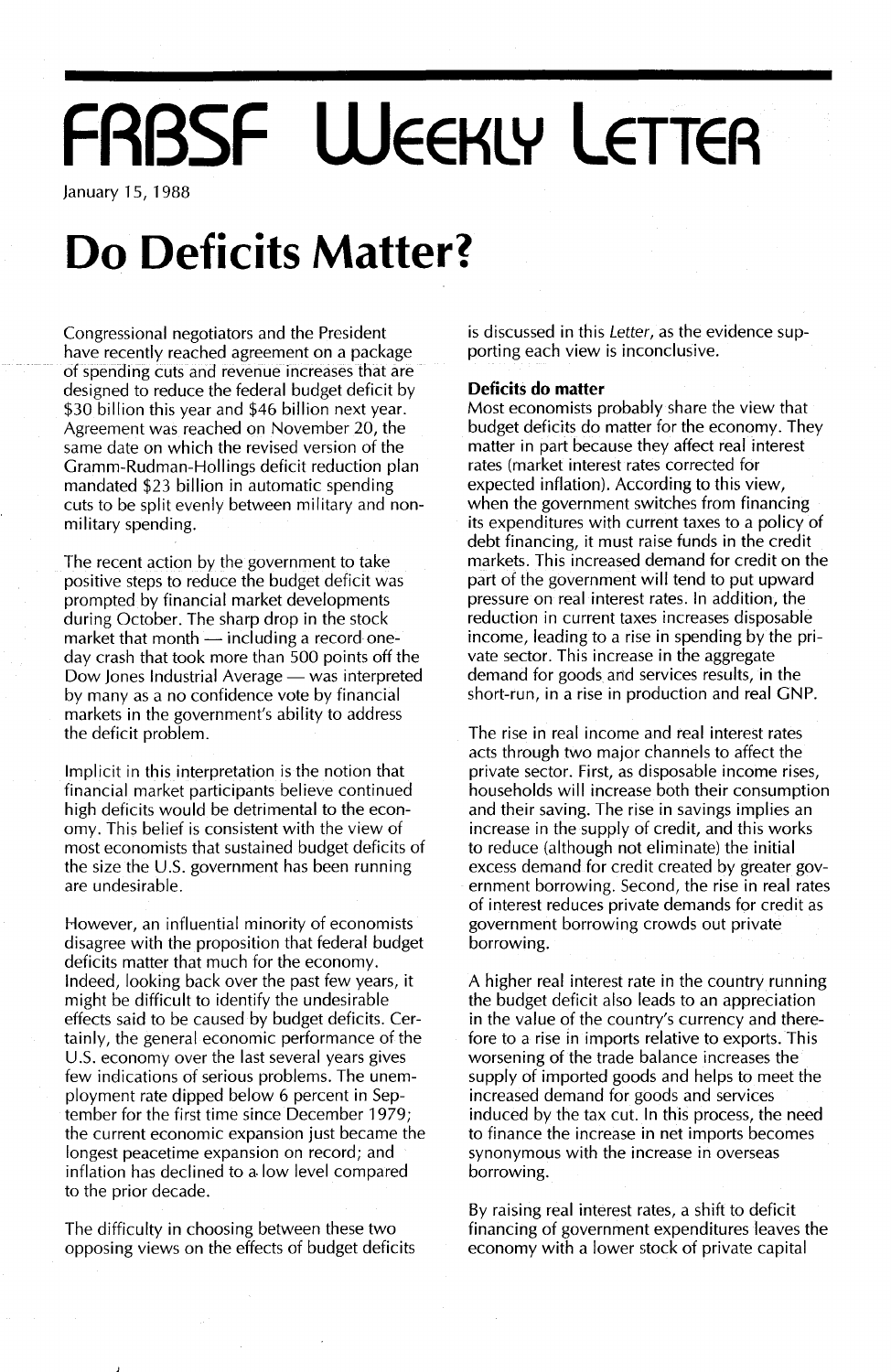## **FRBSF**

and, by increasing *overseas* borrowing, leaves the economy with a greater foreign debt. The economy must then *divert* resources in the future to pay interest on the larger foreign debt.

Not all changes in the budget deficit would be expected to affect real interest rates in this manner. For example, changes in both interest rates and the budget deficit might be caused by *movements* in the *level* of economic activity. A fall in income associated with a business cycle downturn would lower tax revenues and lead to a larger budget deficit while, at the same time, the income decline might lower real interest rates.

In this case, an increased budget deficit occurs together with lower real interest rates, but the deficit is not the cause of falling rates. Instead, both the deficit and interest rates are responding to the level of economic activity. Only changes in the deficit *not* due to cyclical influences, often measured by changes in the "high employment budget deficit", would be expected to cause real rates to rise and to crowd out private investment.

This simple story about the impact of deficit spending on the economy has several implications that can. be used to test its accuracy. First, an increase in the government's high employment deficit should be associated with a rise in real rates of interest. Second, such deficits should also be associated with an appreciation of the currency. And third, they should be associated with a decline in net exports.

#### **Evidence**

The experience of the U.S. in the 1980s certainly seems consistent with the *view* that deficits matter. Realized real interest rates-market interest rates minus the actual rate of inflation have been at very high levels during the past several years. The high levels may reflect the sharp decline in the rate of inflation during the 1980s if market rates incorporated expectations of a continuation of the high inflation rates of the. late 1970s.. *However,* most estimates indicate that market rates were quite high relative to expected inflation as well.

In addition, the rising deficits of the early 1980s were associated with an appreciation of the dollar. The value of the dollar rose by 37 percent

from January 1980 to its peak in February 1985. Accompanying this appreciation was a shift from a trade surplus for the U.S. in 1982 to record trade deficits during the last three years.

A single episode like that in the 1980s, *however,* is not sufficient to *prove* the case that budget deficits are responsible for high real interest rates, the dollar appreciation, and the trade deficit. Other factors, such as restrictive monetary policy or changes in tax policy, could be responsible. Blame could more convincingly be placed on the budget deficits if earlier periods with large high employment deficits also were associated with high real rates, a strong dollar, and a deterioration in the trade balance.

Unfortunately, the *evidence* from U.S. history is far from clear. In fact, many researchers *have* failed to find any association between budget deficits, real interest rates, and the value of the dollar in periods prior to the 1980s. The rele*vance* of this *evidence* on earlier budget deficits is open to question, *however.*

Most previous deficits in the U.S. were associated either with wartime expenditures or with *revenue* declines during business cycle recessions. Wartime controls on the economy may alter the relationship between deficits and real interest rates that would normally occur in a peacetime setting, whereas interest rate *move*ments during a recession are not being caused by the associated deficits and therefore cannot provide *evidence* on the impact of a shift in the cyclically adjusted deficit. In contrast to earlier deficits, the current situation is characterized by a large peacetime, high employment deficit.

The unusual behavior of the deficit in the 1980s is illustrated quite clearly in the chart, which shows the deficit as a fraction of GNP from 1950 to 1986. The recessions in 1975, 1980, and 1982 led to large increases in the deficit as federal tax revenues declined during each business downturn. Unlike the experience following the 1975 recession, the current deficit did not decline significantly as a fraction of GNP during the economic expansion following the 1982 recession. The decline during 1987 is usually attributed to a one-time windfall gain in tax *rev*enues resulting from the Tax Reform Act of 1986.

Because the deficit experience of the last few years is so different from that of the previous thirty, the current deficit may matter *even* though earlier deficits did not.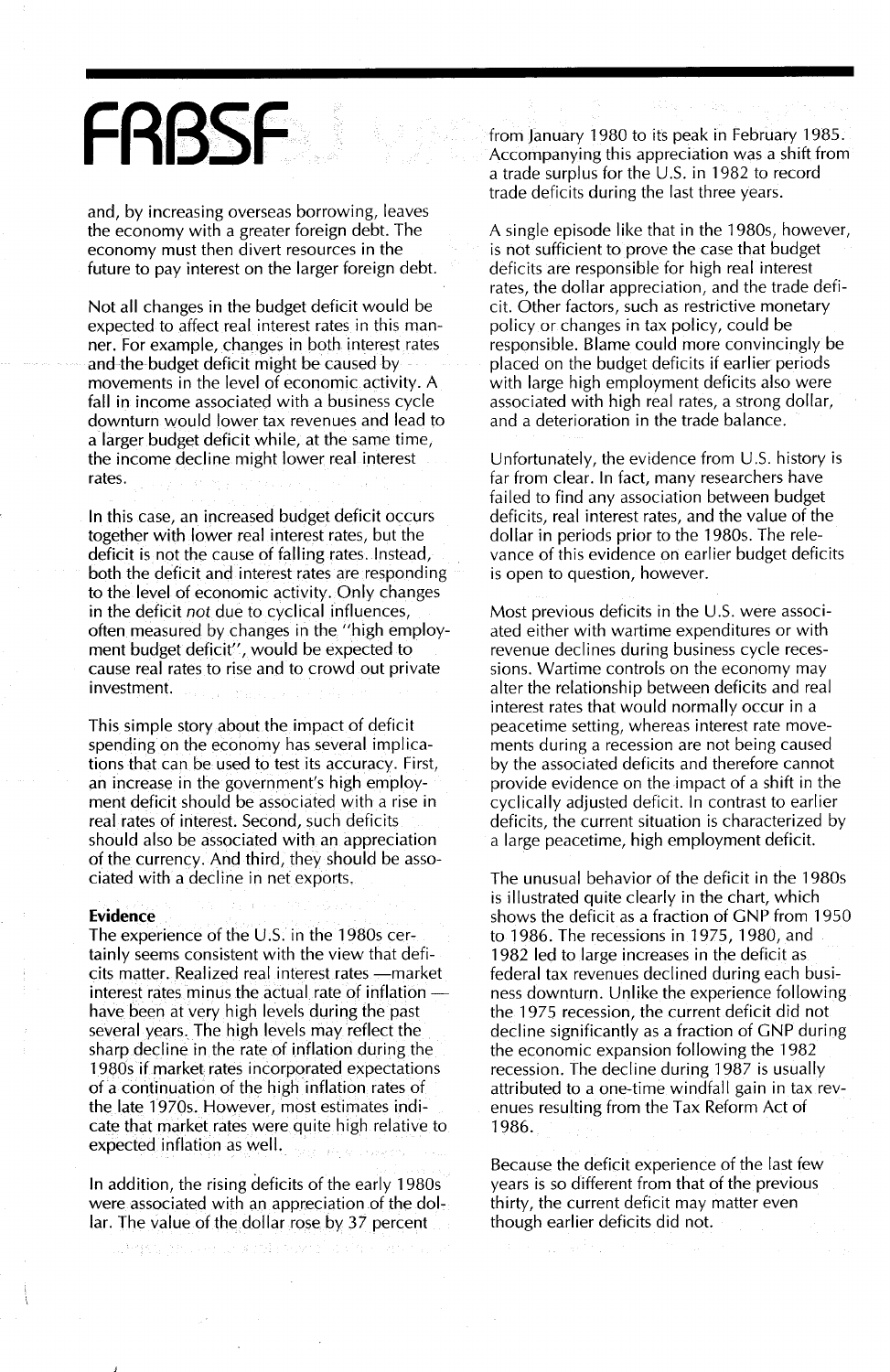

#### Deficits don't matter

Given the weak historical evidence on the impact of deficits, some economists have argued that the choice between financing government expenditures by current taxes or by deficit financing really does not matter. Proponents of this view point out that there are theoretical grounds for expecting deficits not to matter.

They argue that when a government borrows, it is implicitly committing itself to raising taxes in the future when the borrowing must be repaid: Forward-looking households will realize that any tax cut today must lead to tax increases in the future. Households will simply save any tax cut in order to have the greater wealth in the future necessary to meet the higher expected level of taxes. Since household savings rises to the same extent as the government's credit needs increase, there is no upward pressure on real interest rates, and thus no effect on foreign exchange rates or the trade balance.

Under this view, the recent high real interest rates and the trade deficit must be due to factors other than the shift from tax to deficit financing of federal government expenditures. If this view were correct, a shift to debt financing should be associated with an increase in the private savings rate. Thus, the behavior of the savings rate provides a means of testing this view.

#### Evidence

The experience of the U.S. during the last few years seems strongly at odds with the view that deficits don't matter. Instead of rising, the ratio of net private savings to GNP has fallen from an

average level of just over 8 percent during 1971-1980 to 7.5 percent during 1981-1986. As a result of the private sector's failure to increase its saving, the sum of private saving and the  $(dis)$ saving of the government sector  $-$  net national savings - has declined from 7 percent of GNP in the 1971-1980 period to just over 3 percent of GNP in 1981-1986.

However, the historical evidence on the relationship between saving and deficit financing is mixed. In addition, the proponents of the view that deficits don't matter are really referring to the effects of a shift from tax to deficit financing of a fixed level of government expenditures, and total federal government expenditures as a fraction of GNP have risen during the Reagan presidency.

High real interest rates and the trade deficit may reflect the rise in government expenditures and not the method by which they are financed. That is, by purchasing more of total income, the government leaves less for private consumption and investment. Real interest rates must then rise and the dollar appreciate in order to crowd out private spending. This must occur no matter what method is used to finance the increased government expenditures. Thus, the 1980s may not constitute evidence that the method used to finance expenditures matters.

#### **Conclusions**

Do deficits matter? Most economists would probably view the high real rates, strong dollar, and trade deficits of the early 1980s as evidence of the direct effects of the federal budget deficit. However, in periods prior to the 1980s, researchers generally have failed to find any strong relationship between deficit spending, real interest rates, and trade deficits. The supporting evidence for the opposing view that deficits don't matter also is weak. A skeptic therefore is unlikely to be swayed from his or her view, whether that view is that deficits do matter or that deficits do not matter.

Carl E. Walsh

Opinions expressed in this newsletter do not necessarily reflect the views of the management of the Federal Reserve Bank of San Francisco, or of the Board of Governors of the Federal Reserve System.

Editorial comments may be addressed to the editor (Gregory Tong) or to the author .... Free copies of Federal Reserve publications can be obtained from the Public Information Department, Federal Reserve Bank of San Francisco, P.O. Box 7702, San Francisco 94120. Phone (415) 974-2246.